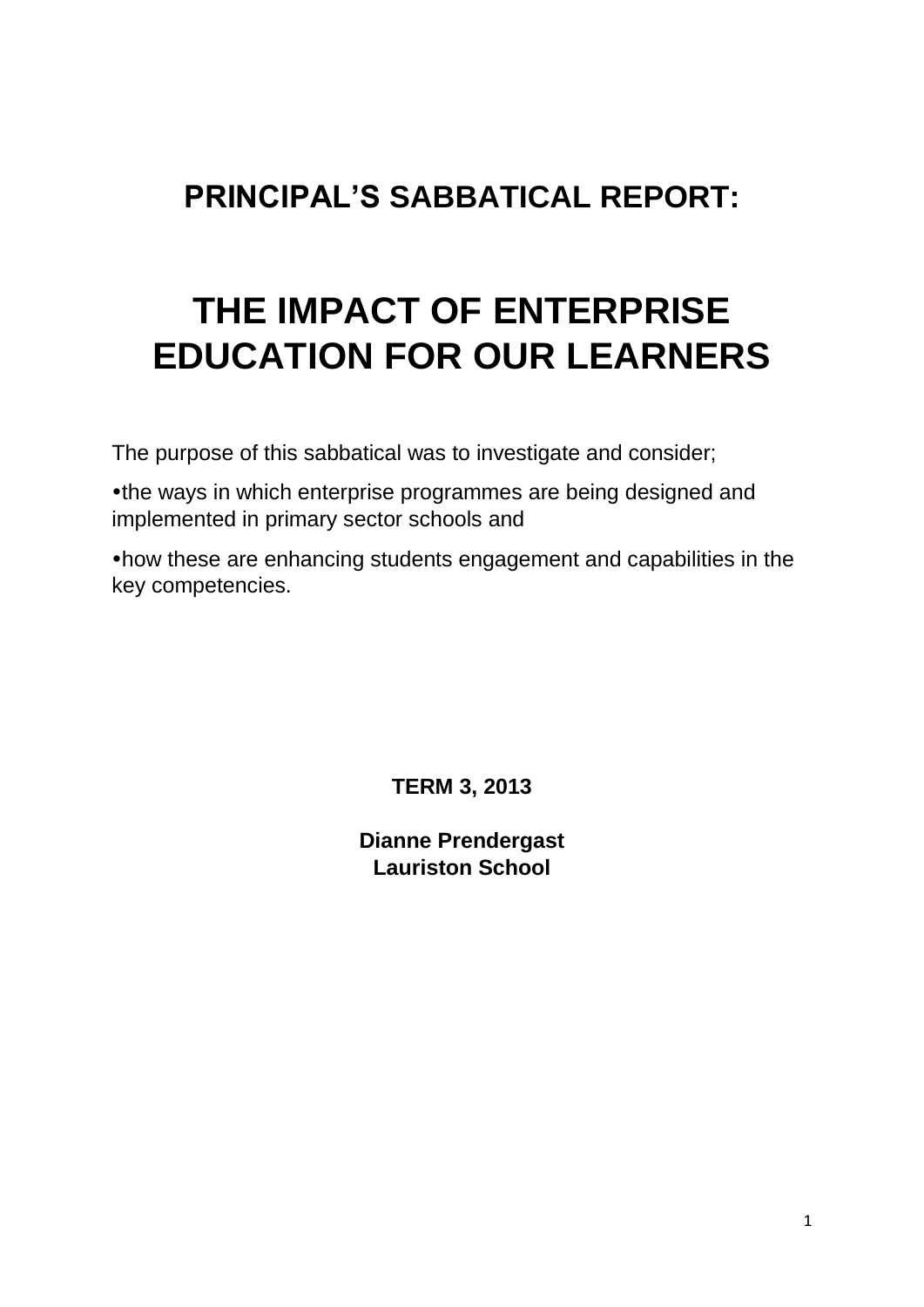## **Executive Summary**

- The Ministry of Education defines Education for Enterprise as: "Teaching and learning directed towards developing in young people those skills, competencies, understandings and attributes which equip them to be innovative, and to identify, create, initiate and successfully manage personal, community, business, and work opportunities, including working for themselves."
- $\div$  Education for Enterprise as an approach to teaching and learning, aims to develop students who are enterprising in the core subjects and across learning areas. It requires a different way of thinking about how we deliver our curricula. It's a change of approach rather than a new programme, and seeks to utilize 'real world' (community and curriculum) and business examples as students make decisions and direct their own learning, build their learning capacity and competencies, become self-motivated and risk takers.
- $\mathbf{\hat{P}}$  Principals and Lead Teachers endorsed the skills and attributes of the Enterprising Attributes that give students opportunities to explore, develop and grow in the Key Competencies. Eg; decision making, thinking through problems, creative and analytical thinking, managing themselves and time and other life skills, and reported marked differences between students familiar with an enterprising approach compared to those new the school and this type of environment.
- $\cdot \cdot$  The Key Competencies are central to student learning and enterprise education gives them a real and authentic context, however, this was more effective when there had been explicit and deliberate teaching of the competencies and attributes and the connections between them and the relevance to the real world were made.
- \* Rarely was Enterprise Education seen operating throughout a whole school, though a few were able to do so successfully in a Yr 1-8 context.
- $\cdot \cdot$  Community and parent involvement and engagement is an added benefit of Enterprise Education and supports Key Competency development.
- Although many schools in New Zealand are engaging in entrepreneurial and enterprising activities and projects with students, there seems to be a noticeable lack of structure and progressive frameworks around the learning. Explicit teaching of the skills and the associated language around a framework needs to occur, otherwise the valuable learning is lost.
- $\mathbf{\hat{P}}$  Frameworks also provide structure for ensuring the key competencies and enterprising skills are developed over time and opportunities for students to experience and grow in these competencies progress throughout the school.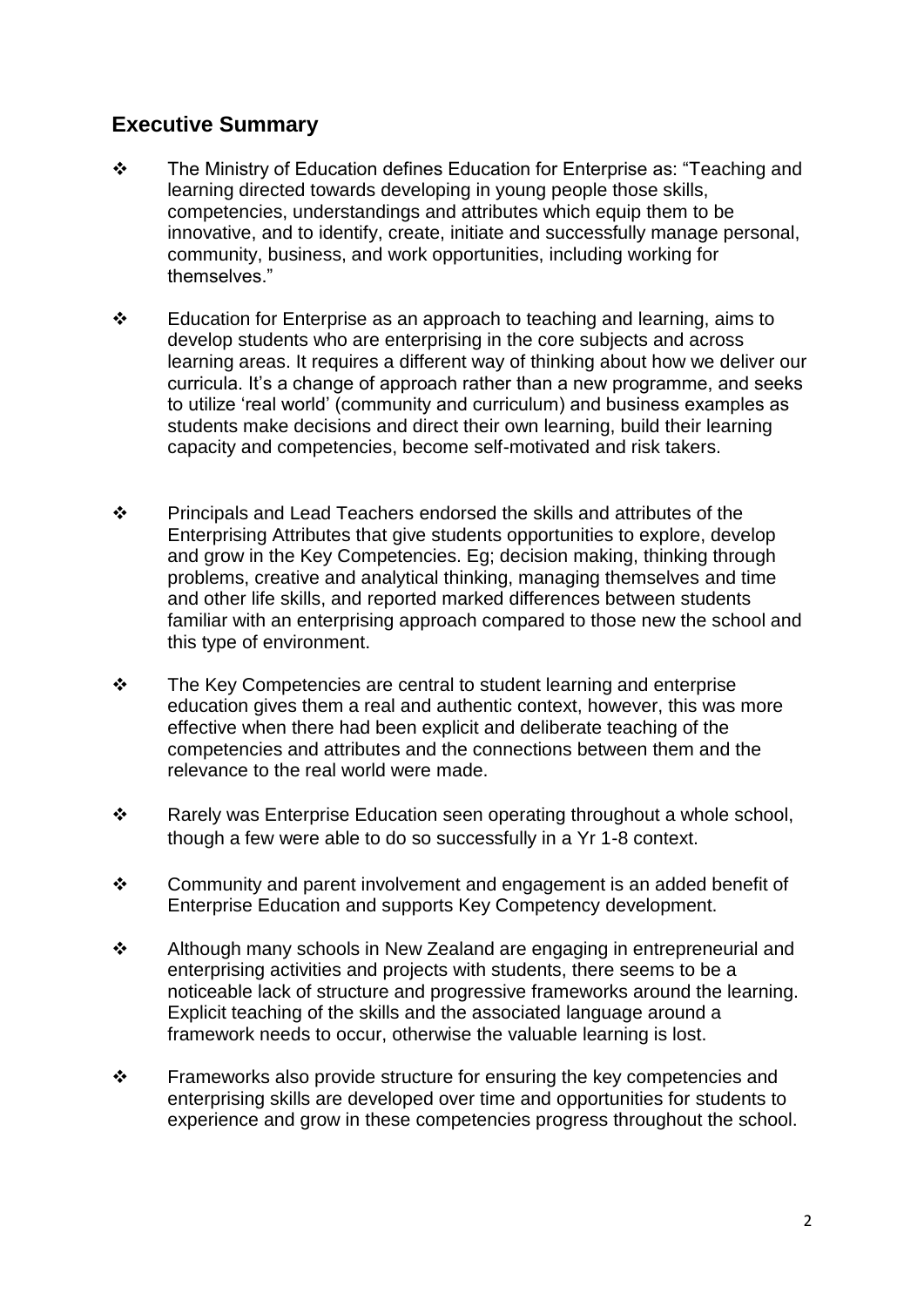- $\div$  Entrepreneurs need a spirit of resilience, fortitude and courage. These reflect our New Zealand key competencies perfectly. Using Enterprise Education as the vehicle to develop these seems to be a highly effective tool. Our students need to be taught these skills, have opportunity to practice and develop them in authentic and meaningful contexts.
- $\div$  To make a sustained difference, it is not a matter of adding enterprise education to the curriculum once a week. In fact, it's not about adding anything! It is a change in pedagogy and part of a paradigm shift in thinking as to what our 21<sup>st</sup> century learners need now. It is a change of culture in the way the school environment supports learners to explore and challenge themselves, and for teachers to take on a facilitating role to truly allow our students to become confident, connected, life-long learners who can manage themselves and think in a multitude of ways, who participate and contribute in ways that make a difference while relating to and working with others effectively, and who can apply their literacy and numeracy skills in genuine situations to make a difference in their communities.
- $\div$  Let us not make what Winston Churchill said so many years ago something we continue to carry on into our 21<sup>st</sup> Century schools.

*"Schools have not necessarily much to do with education … they are mainly institutions of control where certain basic habits must be inculcated in the young. Education is quite different and has little place in school."*

 *-Winston Churchill*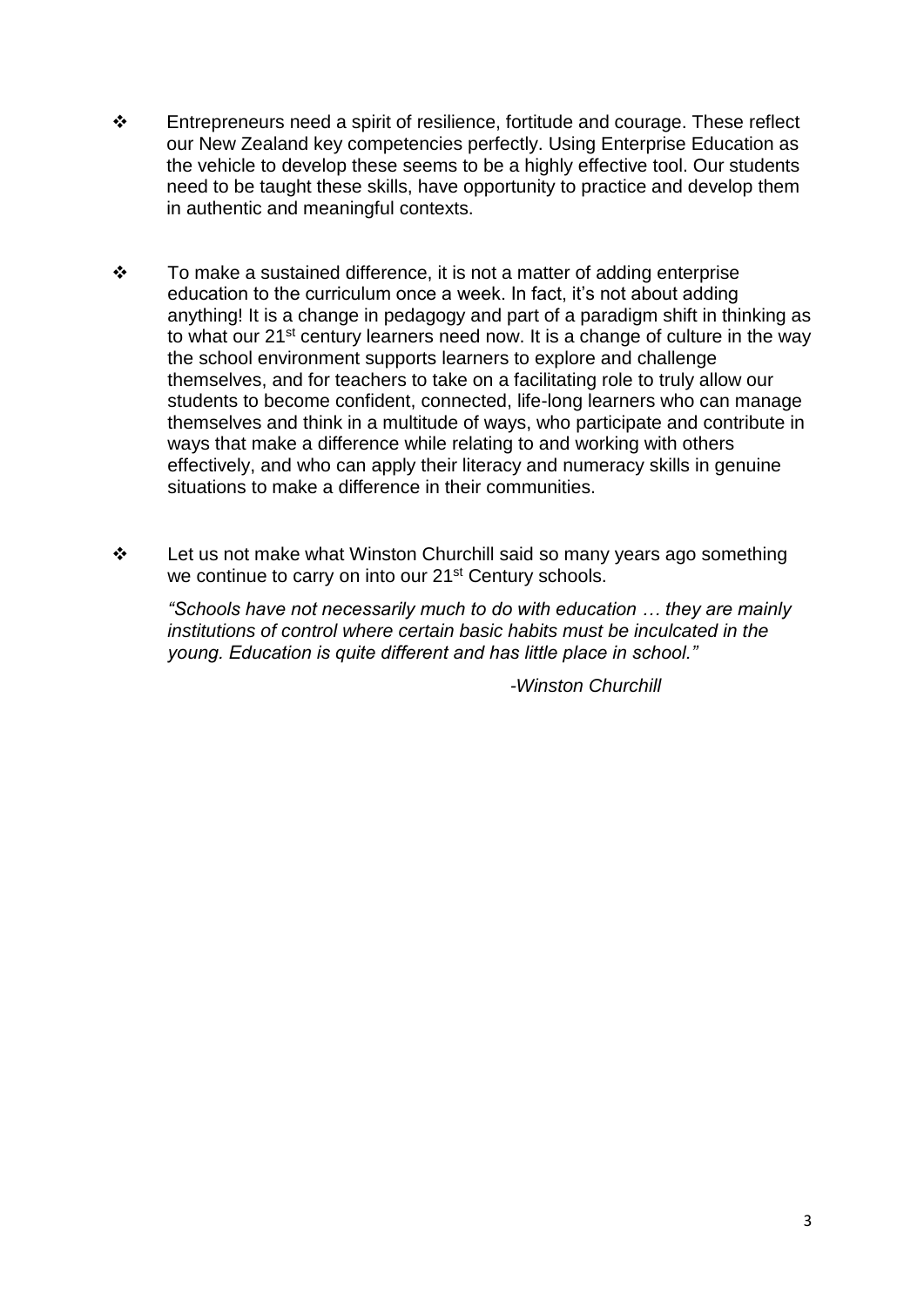## **Introduction**

This sabbatical was undertaken in Term 3, 2013. The study was a combination of qualitative and quantitative methodology.

The investigation was carried out through an interviewing process (either face to face, telephone, email) using guiding questions.

The participants included:

- school principals
- classroom teachers
- a selection of primary students

Expert personnel from the University of Oregon were also interviewed.

A literature search revealed little information in relation to research around Enterprise Education and I couldn't find any evidence of work done in the Primary School sector. However, there is a wealth of information regarding Enterprise Education on the Ministry of Education's website, TKI.

#### **Acknowledgements**

I am indebted to:

• my Board of Trustees, (which is a combined Board with Mount Hutt College Methven) for giving me leave and supporting my application.

• the staff of Lauriston School who took on extra responsibilities in my absence.

- the Sabbatical scheme that enables a teaching principal time and space to follow my passions and explore possibilities.
- Professor Yong Zhao and colleagues at the University of Oregon, USA.

• the participants for taking time away from their busy schedules to discuss their experiences for the purposes of this study.

• my mentor and friend, who acted as my "sounding board" and guide.

## **Purpose**

The purpose of this sabbatical was to investigate and consider;

the ways in which enterprise programmes are being designed and implemented in primary sector schools and

how these are enhancing students engagement and capabilities in the key competencies.

## **Background**

The Ministry of Education defines Education for Enterprise as: "Teaching and learning directed towards developing in young people those skills, competencies, understandings and attributes which equip them to be innovative, and to identify, create, initiate and successfully manage personal, community, business, and work opportunities, including working for themselves."

Education for Enterprise as an approach to teaching and learning, aims to develop students who are enterprising in the core subjects and across learning areas. It requires a different way of thinking about how we deliver our curricula. It's a change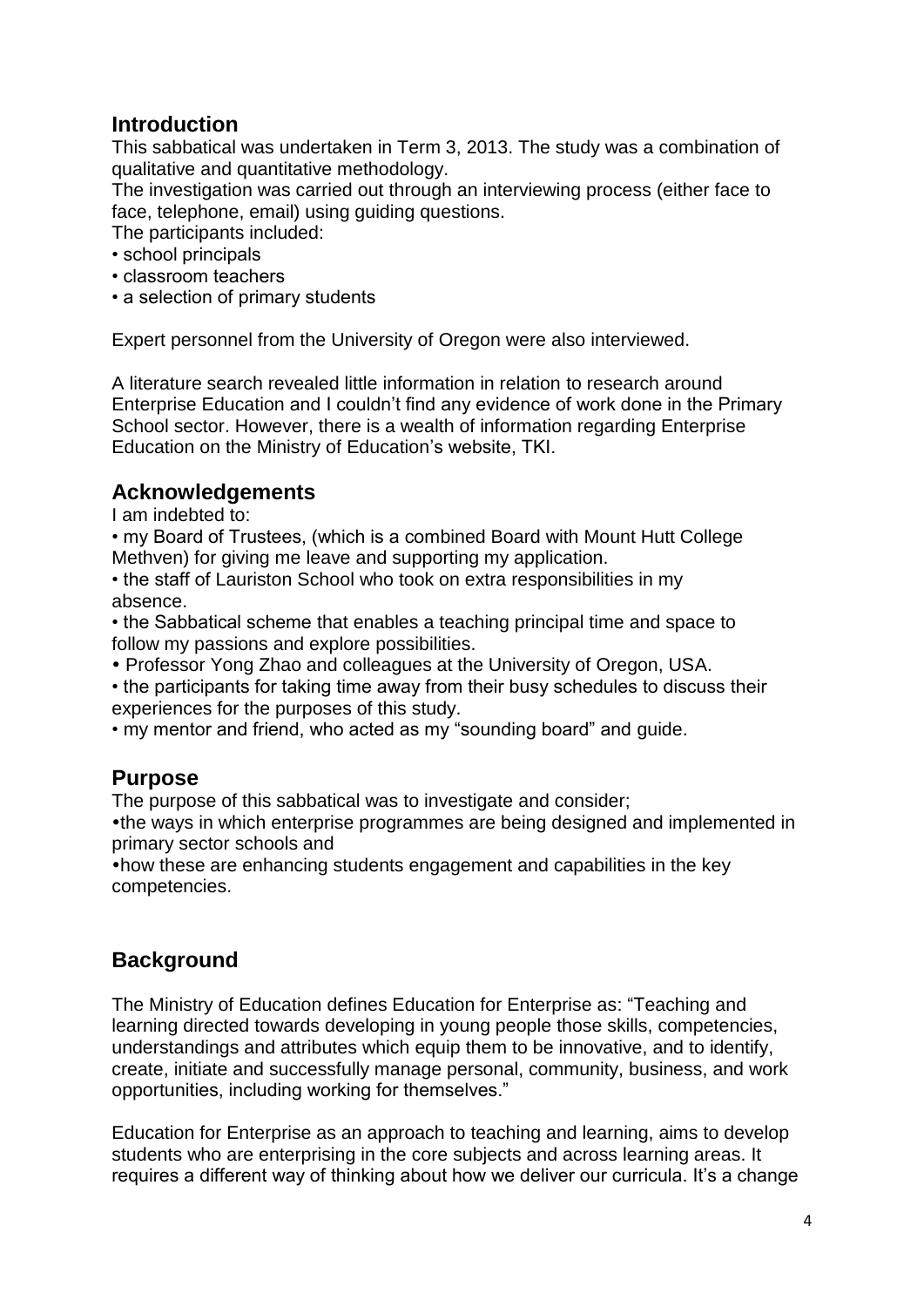of approach rather than a new programme, and seeks to utilize 'real world' (community and curriculum) and business examples as students make decisions and direct their own learning, build their learning capacity and competencies, become self-motivated and risk takers.

As part of the framework that supports an E4E approach, the project developed 15 Enterprising Attributes (appendix 1) which provide a depth of understanding into the key competencies and offers students a structured way of building the skills, attitudes and attributes to become enterprising, confident, connected, actively involved learners and citizens in the future.

Lauriston School has had a long history of involvement in Enterprise Education. We were one of the early adopters of PrEP (Primary Enterprise Programme) through Enterprise New Zealand Trust, beginning in 2002. I was a trainer for this programme on behalf of the Trust and supported many Canterbury Schools and teachers to implement this into their schools and classrooms.

In 2006 I was part of team that developed the Ministry of Education initiative called, 'Building Enterprising Students Today' (BEST) This project developed information and resources for school and teachers to use when considering incorporating an enterprising approach to their curriculum delivery, the results of which are available on [www.tki.org.nz/](http://www.tki.org.nz/) under Education for Enterprise (E4E) As a result of this approach, E4E now operates throughout Lauriston School and has become an integral part of our school vision, curriculum and culture.

With schools now being swamped by educational experts, encouraging us to make that 'paradigm shift' in education, (Mark Treadwell, 2008, Sir Ken Robinson, 2010, Yong Zhao, "World Class Learners, 2012, Marc Prensky, "Digital Natives, Digital Immigrants." *On the Horizon*, vol. 9, no. 5 (October 2001), Michael Fullan, "What's worth fighting for in your education, 1998, Andy Hargreaves, "The Global Fourth Way" 2012, Herman Miller "Paradigm Shift: 2006) both nationally and internationally, I was interested to know how well Enterprise Education pedagogy fitted this new thinking and whether the Enterprise Education pathway we were on was heading us towards or away from this ideal.

## **Activities and Information Gathering**

As stated, I held interviews and discussions with Principals, staff and students across a range of deciles  $(1a - 9)$ , locations and ethnic mixes.

I used the following templates to gather responses;

Learning conversations around Key Competencies and Enterprising Attributes (Appendix 2)

Enterprising Attribute discussion questions (Appendix 3)

I also spent several days with Professor Yong Zhao and his colleagues at the University of Oregon in Eugene, USA, who are established as leaders in 21<sup>st</sup> century education and developing creative and entrepreneurial students. This work is more anecdotal.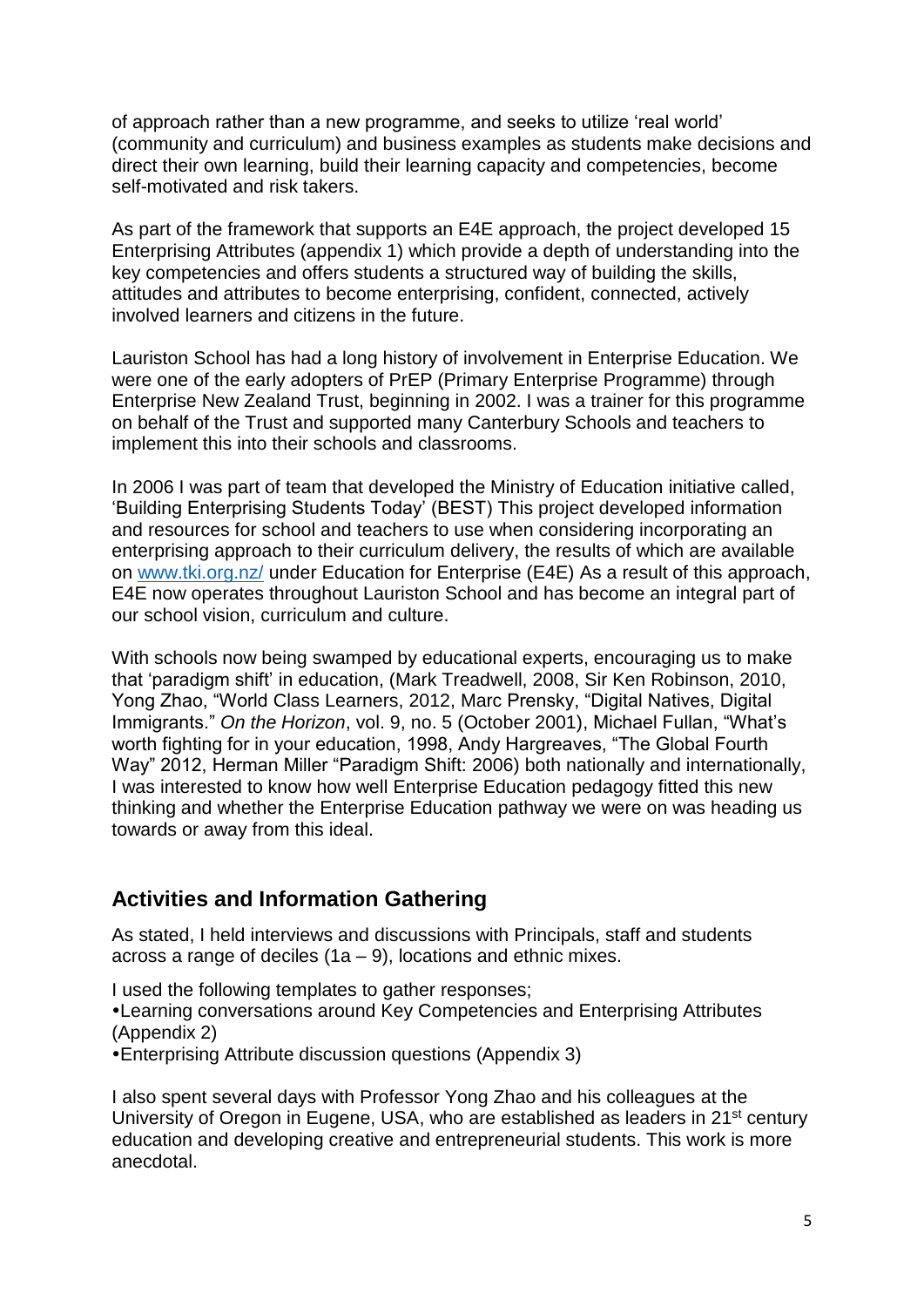## **Findings**

My findings are firstly recorded under the Enterprising Attribute headings and the associated key competency link and I have summarized the responses gathered from all the conversations I had.

Secondly, the learning conversations held with Principals or Lead Teachers is shared in a more narrative form.

#### **Generating, identifying and assessing opportunities –Thinking**

*- Do students create learning opportunities? Can they identify an opportunity for learning?*

#### **Summary**

Few schools I visited are truly allowing students to fully develop this direction in their learning. However, it was apparent that most schools were encouraging more input of student voice and student lead initiatives. This occurred through self-directed Science projects, design and technology programmes creating a product, service or an event.

#### **Generating and using creative ideas and processes – Thinking**

- *Do students use their imagination to consider possibilities? Are they forthcoming with new ideas and 'what if' thinking?* Summary

Children have little difficulty in being creative if given the freedom and right conditions to do so. Many schools found it difficult to contain and manage student's enthusiasm and 'creative juices'. I gauged for some schools, this was a dis-incentive to giving students the opportunity, unfortunately.

#### **Identifying, assessing and managing risks – Thinking**

*- Do students consider what could go wrong? Are they able to work around these barriers?*

Summary

This competency was not as well developed with students in the school visited. If it is explicitly taught, students of all ages can consider such consequences. In some schools students were contributing and completing their own Risk Analysis and Management, RAM, forms.

#### **Identifying, solving and preventing problems – Thinking**

*- Are they able to reason through problems logically and systematically? Can they plan ahead to avoid them?*

**Summary** 

Identifying and solving problems are more easily developed as students work through established school processes. They usually have mentors, role models and buddies there to support them in playground situations. Inquiry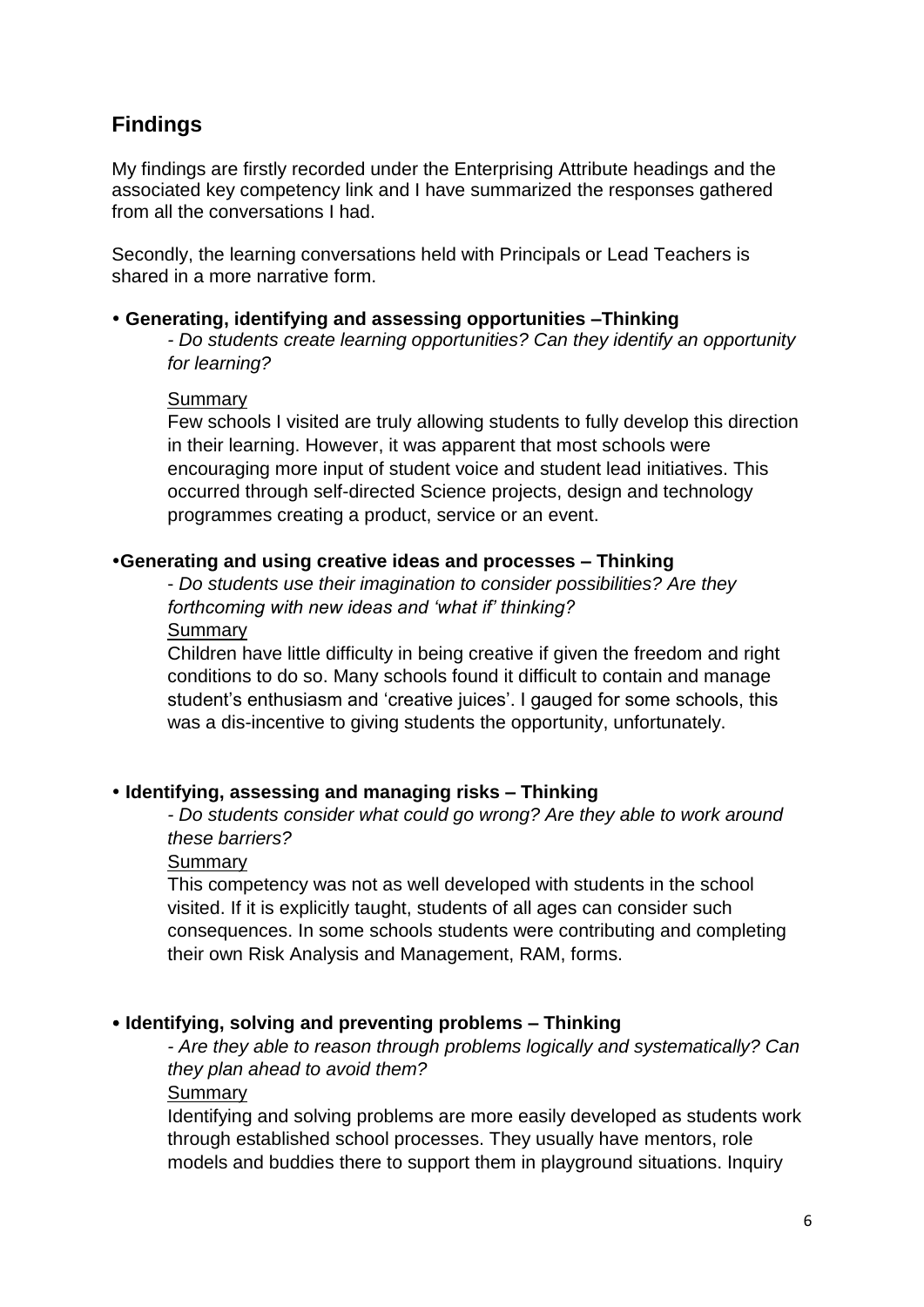models also often have steps where problems are considered as they go. Thinking ahead to prevent problems is less evident.

#### **Monitoring and evaluating – Thinking**

*- Are students reflective? Do they revise work as they go and check on progress against the plan?*

Summary

It seems if this in integral and part of the classroom and school practice, which it was for most of the schools visited, the students revise and check progress against plans on an on-going basis. For example; looking at progress to date, will the timeline be met, checking the roles students had and did they still 'fit', reflecting on criteria set and making changes along the way. For schools not yet operating at that level, there seemed to be little competency in this area with students.

#### **Using initiative and drive – Managing Self**

*- Do students stick with a challenge? Do they lock onto tasks? Are they able to take personal responsibility?*

#### **Summary**

When students are engaged through truly authentic contexts and have ownership of the learning and the outcomes from that, initiative and drive and personal responsibility is high. As one student said, "you make sure you stick with your responsibilities."

#### **Matching personal goals and capabilities to an undertaking – Managing Self**

*- Do students understand themselves as a learner? Do they know their strengths and capabilities?*

**Summary** 

Being aware of themselves as learners, understanding strengths and capabilities, allows students to develop competency in selecting suitable roles for various tasks. However, they need to be given the opportunity to do so to find out these things sometimes. Also in this area is the balance between selfesteem and confidence and discovering a skill or talent.

#### **Working with others and in a team – Relating to Others**

*- Can students use a range of roles in collaborative work? Do they listen to others for understanding? Are they able to draw out the best in others?* **Summary** 

Students seem to have a multitude of opportunities to work in teams as they take charge of house groups, assemblies etc. However, working in a team should not be confused with leadership. Skills here are more effective when roles are developed and clearly understood and exercised across a range of learning situations.

#### **Negotiating and influencing – Relating to Others**

*- Are they able to persuade others? Are they able to resolve issues and reach an agreement?*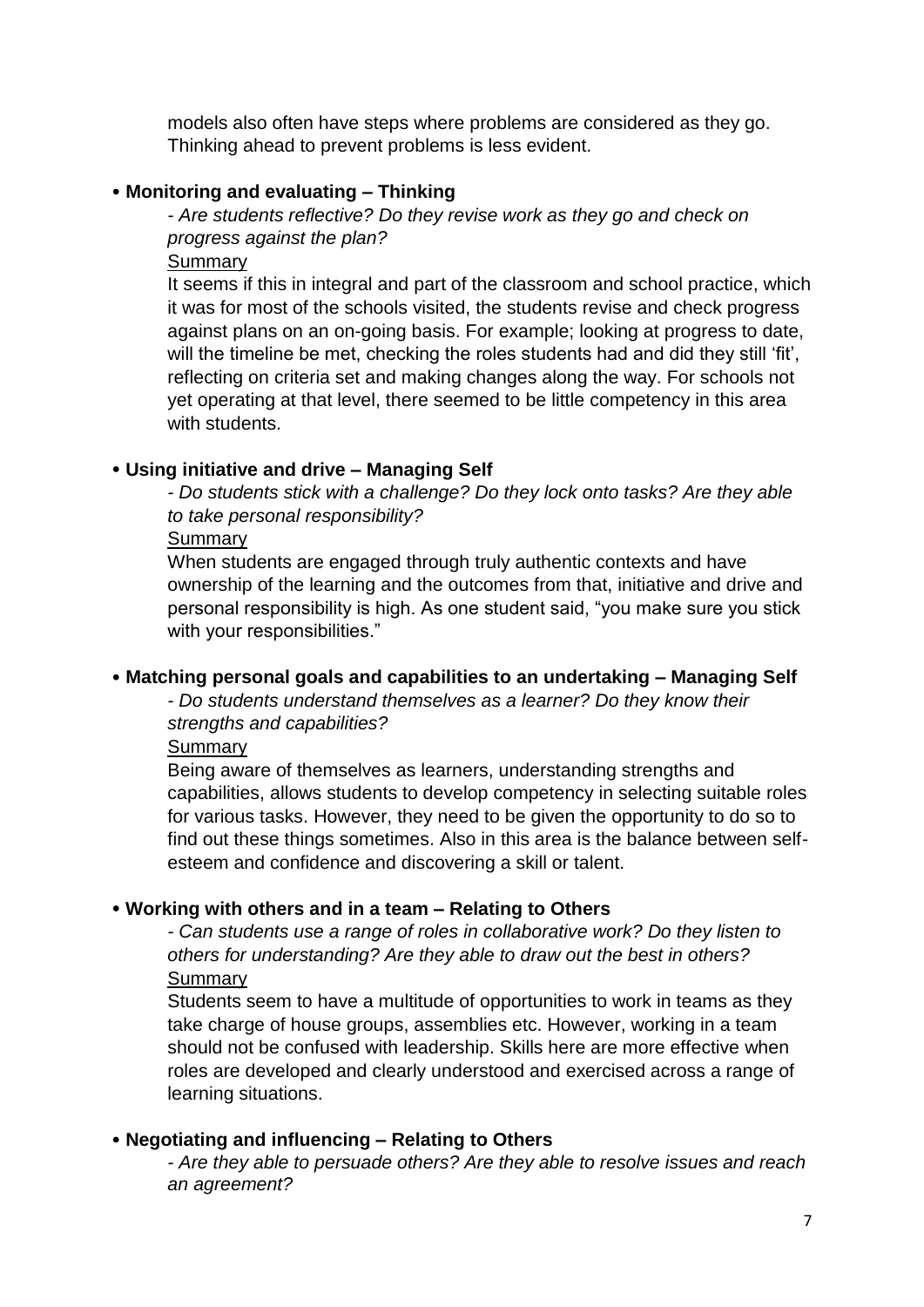#### Summary

These skills are less practised within an enterprise environment it seems. Children younger in age seem to want to 'stick to their guns' rather than be influenced to change position. Using a decision making tool/graphic organiser takes the emotion away. The teacher needs to take the role of facilitator and let the students resolve the issue or problem.

#### **Being fair and responsible – Relating to Others**

*- Do students take ownership of their actions/learning? Are they considerate of the rights of others in their decision making?* **Summary** 

I believe this attribute is quite reflective of the values of the school and the school culture. If it is deemed important and is reflected in everyday school practice, then students are considerate. There needs to be open explicit discussions on how decisions will affect others in all areas of the curriculum and classroom operations.

#### **Identifying, recruiting and managing resources – Participating and Contributing**

*- Are students able to capitalise on school and community resources? Do they manage these with care and resourcefulness?*

Summary

This was not an overly strong attribute across the schools visited. Many students were unaware of the need to be resourceful and just expected others to provide. Some classes were connecting with the community regularly and knew how to work around getting what they needed.

#### **Planning and organizing – Participating and Contributing**

*- Do students plan what they have to do and make sound decisions based on the task?*

Summary

Schools and teachers are gaining in confidence to 'hand over' more the decision making to students, allowing them to develop the skills of planning. It is a natural part of the learning process for those schools that have developed an enterprising culture. The use of timelines were critical for students and older students reported how much they enjoyed discussing all aspects before making a decision.

#### **Being flexible and dealing with change – Participating and Contributing**

*- Do students adapt and/or change their work as they proceed? Are they able to get over disappointments and move on?*

**Summary** 

Students who are placed in situations to experience change, challenges and disappointments and have opportunities to discuss and learn from it are better equipped to deal with life in a world of constant change.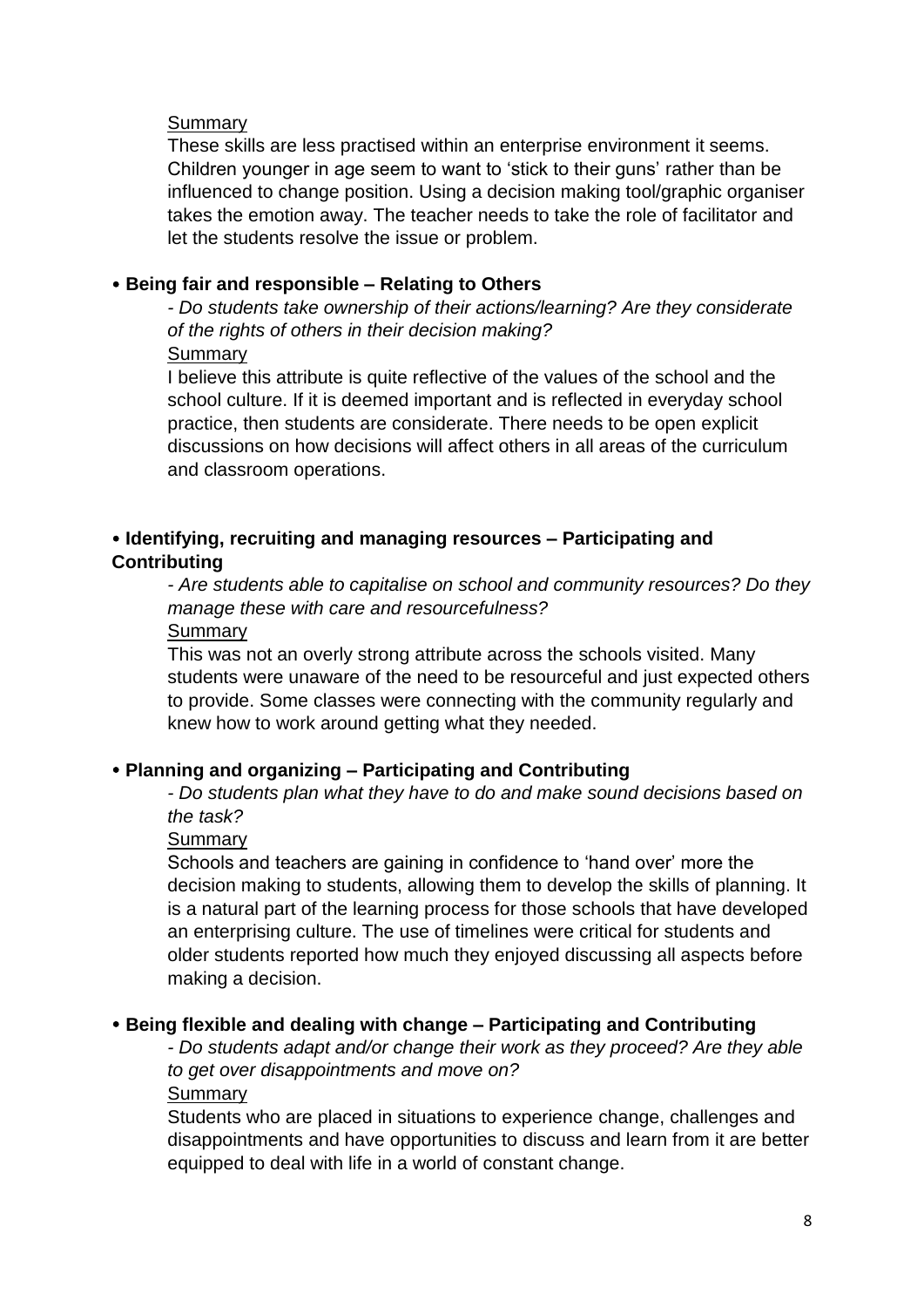#### **Collecting, organizing and analysing information – Using Language, Symbols and Texts**

*- Are they able to pull out the main learning points? Can students sort information to make sense of it?*

Summary

These are skills and attributes developed through literacy programmes first and foremost, however, opportunities need to be given to students through research processes and across other curriculum.

#### **Communicating and receiving ideas and information – Using Language, Symbols and Texts**

*- Are students able to share their learning effectively with others? Are they able to take in ideas and pick up habits/competencies from other people?* **Summary** 

Students are engaged and motivated to share their learning after the term or block of work. There were a variety of ways of doing this, some more enterprising than others. Students liked it when they got to decide how to share this. The concept of 'imitation' whereby students adopt methods, habits or values from others was not taught explicitly or something considered at the schools visited.

### **Learning Conversations**

#### **A description of Enterprise Education at the School**

- There was a range of ways Enterprise Education was implemented in the schools visited. For many, skills and attributes were developed through an inquiry approach. This too was variable as some schools had a very structured self-designed process while others had used a 'model' from elsewhere and were more flexible in their approach.
- For some Enterprise Education was fully imbedded in the school and occurred throughout the year, while others 'did' enterprise at a specific time within a particular topic.
- Rarely was Enterprise Education seen operating throughout a whole school, though a few were able to do so successfully in a Yr 1-8 context.
- Following up with some schools that I'd trained, disappointingly, I found that maybe only 1 or 2 classes operate an enterprise programme. The skills, competencies, understandings and attitudes learnt were not utilized in their next class or developed further. It is doubtful whether students would retain these if not given the opportunity to practice them in the future.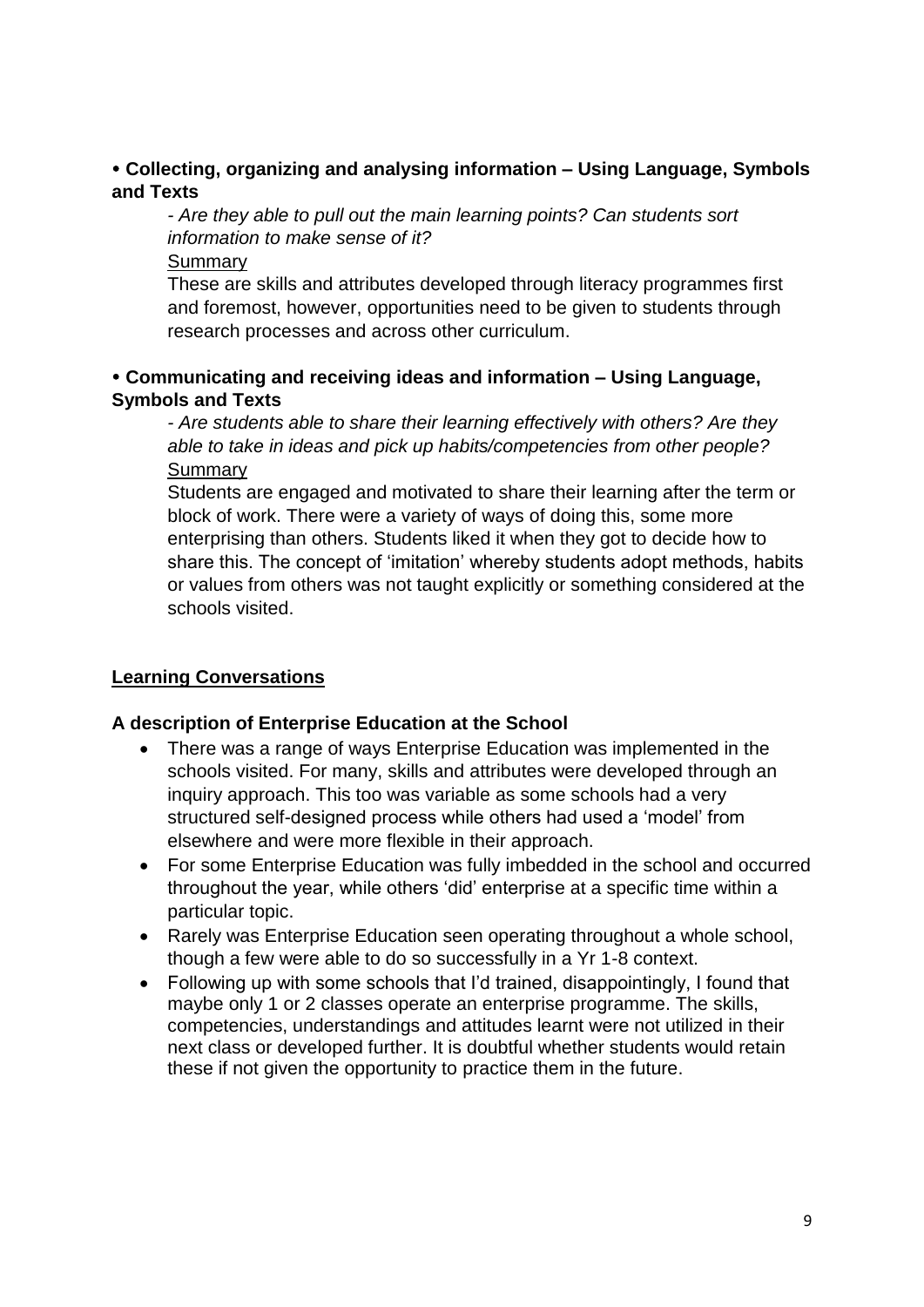#### **How well does Enterprise Education/Inquiry contribute to the development of key competencies?**

- All Principals, Lead Teachers and participants strongly agreed that Enterprise Education contributes to the development of the key competencies.
- It was felt that the key competencies were central to student learning and that enterprise education gives them a real and authentic context, however, this was more effective when there had been explicit and deliberate teaching of the competencies and attributes and the connections between them and the relevance to the real world were made.
- Participants endorsed the skills and attributes of the Enterprising Attributes that give students opportunities to explore, develop and grow in the key competencies. Eg; decision making, thinking through problems, creative and analytical thinking, managing themselves and time and other life skills.
- Letting the students take charge of their learning and the projects was deemed the best way to experience the key competencies.

#### **What differences are observed between experienced students and students new to Enterprise?**

- Principals and Lead Teachers reported marked differences between students familiar with an enterprising approach compared to those new the school and this type of environment.
- The major differences were:
	- $\div$  Inability to collaborate with others
	- $\div$  Students were less forthcoming with generating ideas
	- Students tended to show less curiosity and lacked depth in their questioning
	- New students were more likely to stand back, were unsure of how to take action, and lacked independence.
- As one Principal put it, "they expect everything to be done for them."

#### **What other educational benefits are evident through an Enterprise Education approach?**

- Community and parent involvement and engagement was a common response in this area. Parents got excited about their children's projects and presentations. In fact, many schools reported having trouble backing the parents off from doing too much for the students!
- What came out strongly was that Literacy and Numeracy had authentic contexts for students.
- Levels of student engagement was very high.
- Teachers reported how pleasing it was to see student's growing confidence in what they can achieve for themselves.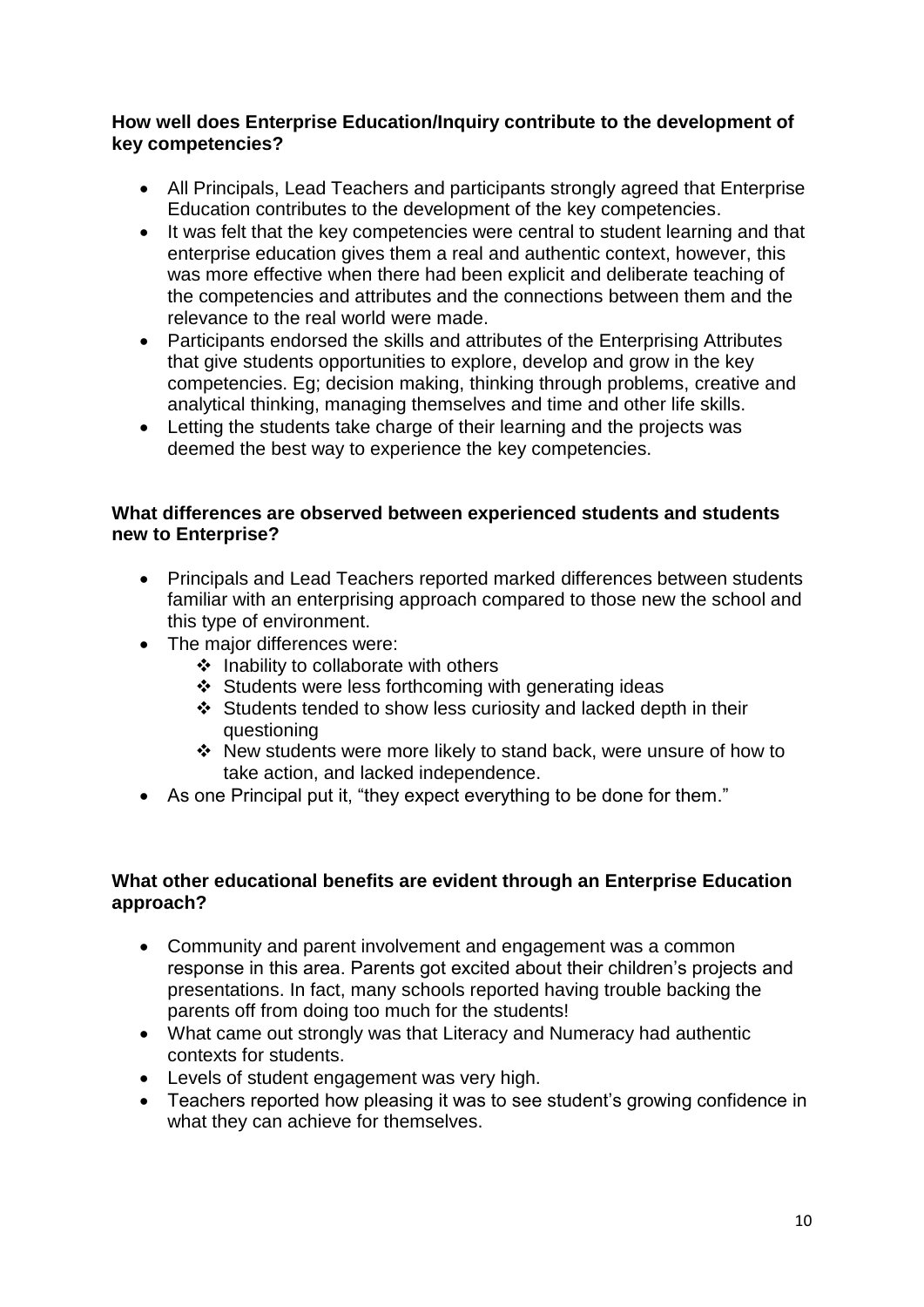- There was a much deeper understanding by students of what it takes to be a leader, a planner or a decision maker, and of financial literacy and how the world works.
- Students who have experienced an enterprising approach have an openness others do not. They are more open to criticism as they see that as constructive and are more open to ideas.
- Participants reported an increased ability in students to make connections in their learning. They are more able to question in an enterprising environment without fear, leading to more innovation and creativity.
- A 'product based learning' outcome made the learning, projects and presentations more relevant and authentic to the students. They could see that they could make a difference and effect change.

## **My Learnings/Implications**

#### Research

- There is a general lack of research to show to what degree Enterprise Education enhances student capacity and empowerment of the key competencies. Work by Claxton, Pannells, & Rhoads, (2005) found that many different definitions and measures of creativity and entrepreneurial capabilities, along with the differences of experiences in different schools, made any findings very tentative.
- The degree to which schools enhance or decrease student outcomes through enterprise education is unknown, since the creativity, innovation, delivery and measures of such programmes, by their very nature, are so varied between schools, as was the case with this investigation.
- What is known, however, is that outcomes from individual schools and classrooms show students highly engaged in real life authentic contexts and taking responsibility for their own learning.
- Studies have shown and 21<sup>st</sup> Century Learning video clips report that the highest percentage scores of genius level at creativity and divergent thinking occur in 5 year olds and that there is a sharp decline in capabilities in this area during the primary years. We manage to systematically stifle and crush the very skills we are now trying to develop!

Enterprising Environments and Frameworks

- Although many schools in New Zealand are engaging in entrepreneurial and enterprising activities and projects with students, there seems to be a noticeable lack of structure and progressive frameworks around the learning. Students could talk freely about the activity or project, but very few could describe the skills and capabilities learnt or make connections to the key competencies or where these could be used in the future.
- Explicit teaching of the skills and the associated language around a framework needs to occur, otherwise the valuable learning is lost. Students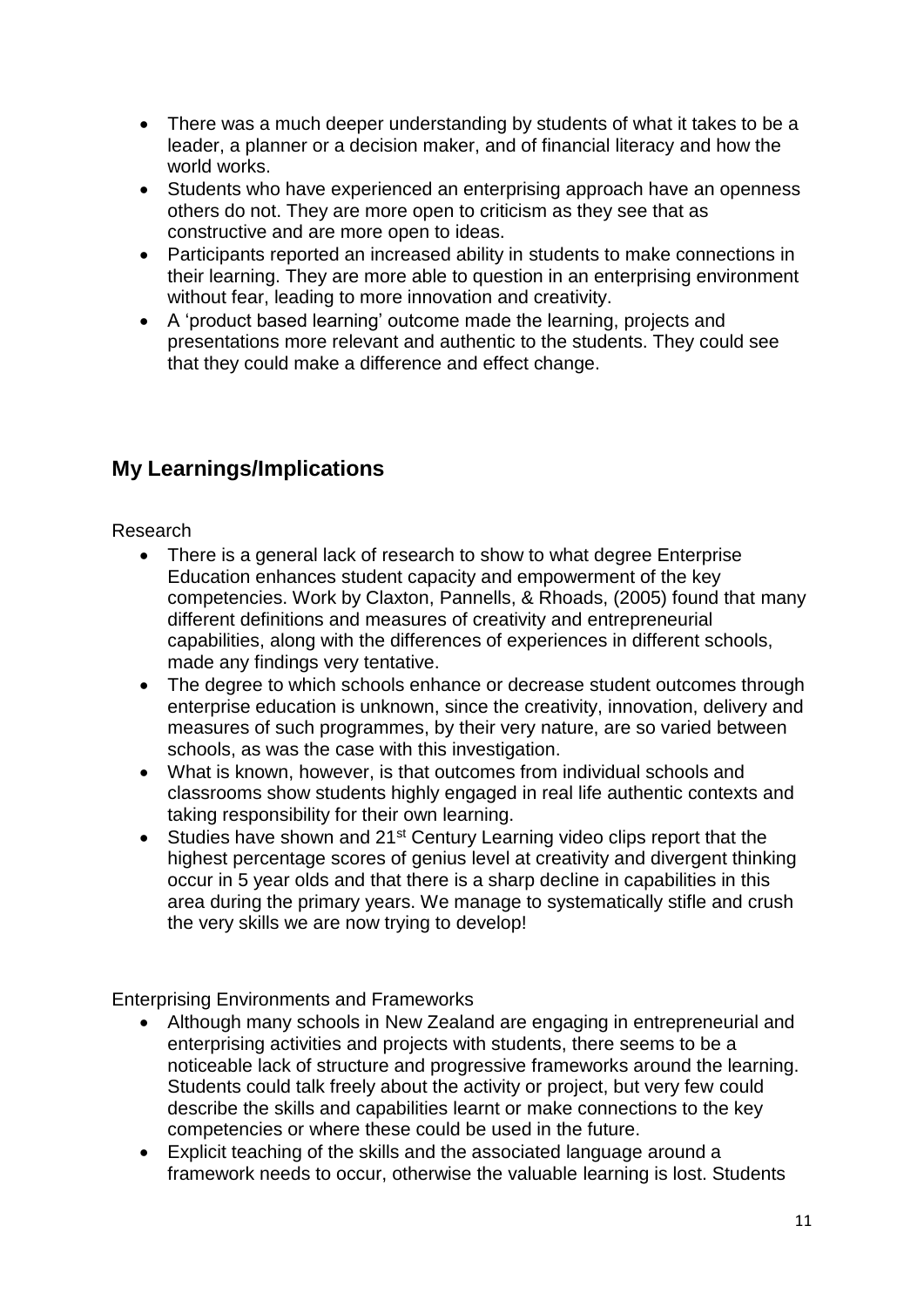are highly engaged in the activity or project, but describe it as 'fun' or 'really cool' without the learning being recognised.

- Frameworks also provide structure for ensuring the key competencies and enterprising skills are developed over time and opportunities for students to experience and grow in these competencies progress throughout the school.
- The inherent danger, however, in constructing frameworks and 'rubric' type documents is that it becomes too structured and limiting on the creative and innovative entrepreneurial environment.
- I believe one of the most important keys to be operating an enterprising environment and developing the key competencies is establishing a framework of language which is explicitly used and taught across a range of curriculum contexts.
- Programmes that are built around an educational approach called 'product or project based learning' (PBL) have great merit and are becoming more common in 21st Century school environments. Here meaningful and rigorous tasks give students voice and choice and opportunity to develop capabilities in the Key competencies and enterprising skills.
- Authentic contexts result in students producing and making things that have value for a real audience, things that matter. This is the fundamental difference from traditional 'projects', which children often enjoy, but don't connect to the learning or the skills practiced. They do what they need to do to get the grade or the mark.
- This approach builds deep content understanding, motivates and engages learners, gives rise to collaboration and community of inquiry through tackling challenging problems and questions and is led by the students.

Entrepreneurial Mindset and Spirit

- Enterprise is about solving problems creatively. The World Economic Forum (2011, p. 5) had this to say, "Entrepreneurship refers to an individual's ability to turn ideas into action and is therefore a key competency for all, helping young people to be more creative and self-confident in whatever they undertake." They talk of the 'new survival skills' in the 21<sup>st</sup> century as being effective communication, curiosity, and critical thinking skills. I believe creativity, collaboration, self-confidence and risk taking needed to also be included.
- $\div$  Entrepreneurs also need a spirit of resilience, fortitude and courage. What are the implications for us as school leaders in setting our school environments and cultures to develop such attributes?
- These reflect our New Zealand key competencies perfectly. Using Enterprise Education as the vehicle to develop these seems to be a highly effective tool. Our students need to be taught these skills, have opportunity to practice and develop them in authentic and meaningful contexts.
- $\div$  To make a sustained difference, it is not a matter of adding enterprise education to the curriculum once a week. In fact, it's not about adding anything! It is a change in pedagogy and part of a paradigm shift in thinking as to what our 21<sup>st</sup> century learners need now. It is a change of culture in the way the school environment supports learners to explore and challenge themselves, and for teachers to take on a facilitating role to truly allow our students to become confident, connected, life-long learners who can manage